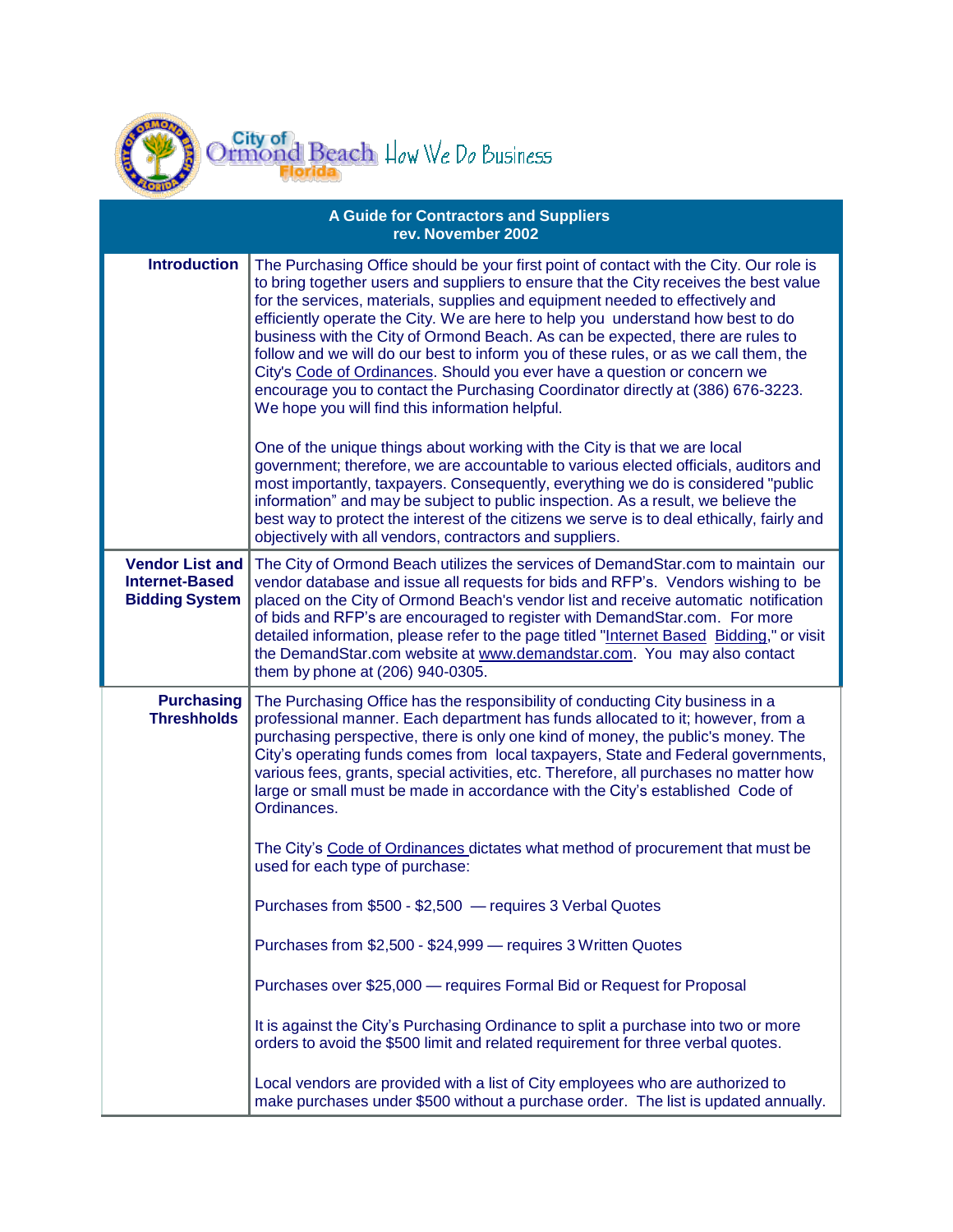| <b>Competitive</b><br><b>Solicitations</b>       | In general, price competition is the best way to make money go further. That is why<br>we advocate competition "wherever practicable" in an effort to promote fairness and<br>better pricing.                                                                                                                                                                                                                                                                                                                                                                                                                                                                                                                                                                                                                                                                                                                                                                                                                                                                                               |
|--------------------------------------------------|---------------------------------------------------------------------------------------------------------------------------------------------------------------------------------------------------------------------------------------------------------------------------------------------------------------------------------------------------------------------------------------------------------------------------------------------------------------------------------------------------------------------------------------------------------------------------------------------------------------------------------------------------------------------------------------------------------------------------------------------------------------------------------------------------------------------------------------------------------------------------------------------------------------------------------------------------------------------------------------------------------------------------------------------------------------------------------------------|
|                                                  | Verbal Quotes are used for purchases over \$500 but less than \$2,500. The using<br>department will contact the suppliers to obtain quotes. Once the user has obtained<br>three quotes a purchase order is prepared for review and approval by the<br>appropriate authorities.                                                                                                                                                                                                                                                                                                                                                                                                                                                                                                                                                                                                                                                                                                                                                                                                              |
|                                                  | Written Quotes are required when the purchase is over \$2,500 but less than<br>\$24,999. Again, the using department will generally contact the suppliers for quotes<br>and prepare a purchase order for approval by the appropriate authorities. Copies of<br>the written quotes will be attached to the purchase order.                                                                                                                                                                                                                                                                                                                                                                                                                                                                                                                                                                                                                                                                                                                                                                   |
|                                                  | <b>Formal Solicitation</b> is required when the purchase is anticipated to exceed<br>\$25,000. There are two basic types of formal solicitations:                                                                                                                                                                                                                                                                                                                                                                                                                                                                                                                                                                                                                                                                                                                                                                                                                                                                                                                                           |
|                                                  | 1.<br>Invitation to Bid (ITB)                                                                                                                                                                                                                                                                                                                                                                                                                                                                                                                                                                                                                                                                                                                                                                                                                                                                                                                                                                                                                                                               |
|                                                  | 2.<br><b>Request for Proposal (RFP)</b>                                                                                                                                                                                                                                                                                                                                                                                                                                                                                                                                                                                                                                                                                                                                                                                                                                                                                                                                                                                                                                                     |
|                                                  | Both the ITB and RFP require advertisement in the local newspaper and may also<br>be advertised in other area newspapers and professional trade journals. The intent<br>with these solicitations is to generate as much involvement as possible with qualified<br>suppliers. There are some significant differences between the ITB and RFP.<br>The primary difference is award criteria. Generally, the ITB is awarded to the<br>lowest responsive and responsible bidder. In other words, the bidder who submits a<br>bid that meets all of the requirements and specifications of the ITB at the lowest<br>overall cost. On the other hand, the RFP is typically awarded to the responsive and<br>responsible respondent receiving the highest overall ranking, as decided by a<br>selection committee. During the RFP evaluation process, the top ranked<br>respondents may be asked to give a formal presentation to the committee.<br>Additionally, the price and other terms of agreement may be negotiated with the firm<br>receiving the highest overall ranking by the committee. |
| <b>Brand Name and</b><br><b>Substitute Items</b> | The City is always seeking the best value for the money. Occasionally, a brand<br>name is used in specifications to establish a standard grade or quality and will<br>generally be followed by the words "or equal.'. The City will consider any substitute<br>item(s) that meet or exceed all the requirements of the specifications. It is the<br>supplier's responsibility to provide all the information on any substitute item(s) they<br>use in their bid. The City reserves the right to review and either accept or reject any<br>substitute item(s).                                                                                                                                                                                                                                                                                                                                                                                                                                                                                                                               |
| <b>Questions on</b><br><b>Specifications</b>     | Questions pertaining to an ITB or RFP should be directed to the Purchasing<br>Coordinator at (386) 676-3223, or to the City's Project Manager, if so listed. The<br>City will frequently hold a public "prebid" or "preproposal" meeting to review the<br>specifications and answer any questions prior to the ITB or RFP opening date.<br>When appropriate, a site visit may be conducted following the "prebid' or<br>"preproposal" meeting. We strongly encourage all prospective bidders or<br>respondents to attend these meetings.                                                                                                                                                                                                                                                                                                                                                                                                                                                                                                                                                    |
|                                                  | When revisions or clarifications to the ITB or RFP are necessary, the City will issue<br>an addendum. An addendum is a written document that modifies the ITB or RFP<br>and becomes part of the ITB or RFP documents. Sometimes it is necessary to issue                                                                                                                                                                                                                                                                                                                                                                                                                                                                                                                                                                                                                                                                                                                                                                                                                                    |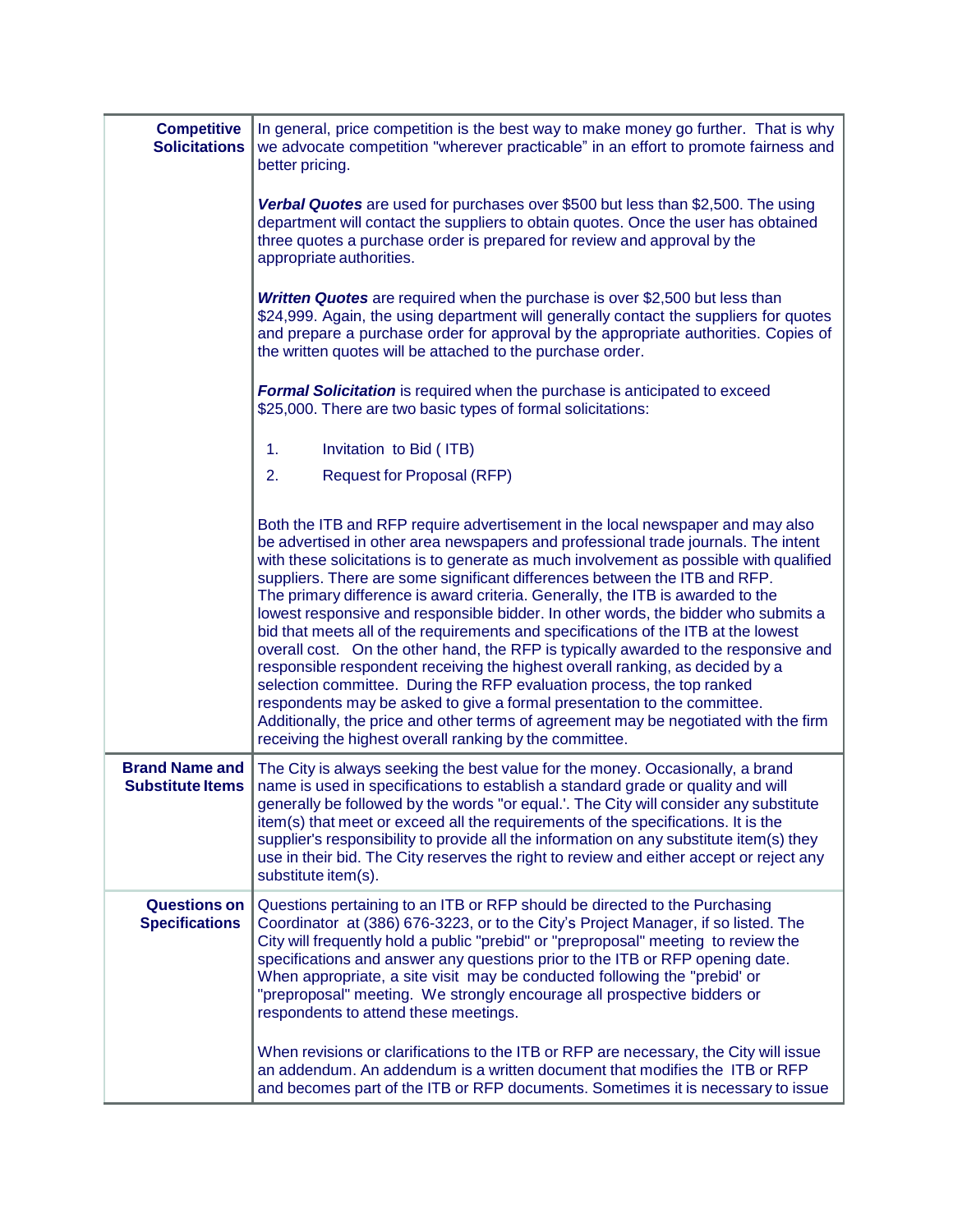|                                         | more than one addendum. Each bidder on the list of bidders (or plan holders list) will<br>receive a copy of each addendum. All addenda need to be acknowledged on the<br>appropriate page of the ITB or RFP document when submitting a bid or proposal.                                                                                                                                                                                                                                                                                                                                                                                                                                                                                    |
|-----------------------------------------|--------------------------------------------------------------------------------------------------------------------------------------------------------------------------------------------------------------------------------------------------------------------------------------------------------------------------------------------------------------------------------------------------------------------------------------------------------------------------------------------------------------------------------------------------------------------------------------------------------------------------------------------------------------------------------------------------------------------------------------------|
| <b>Insurance</b><br><b>Requirements</b> | The City of Ormond Beach requires anyone who is performing any work on City<br>owned property to provided the following forms of insurance:                                                                                                                                                                                                                                                                                                                                                                                                                                                                                                                                                                                                |
|                                         | <b>General Liability</b><br><b>Automobile Liability</b><br><b>Workers Compensation</b>                                                                                                                                                                                                                                                                                                                                                                                                                                                                                                                                                                                                                                                     |
|                                         | The amount of the coverage for each of these forms of insurance depends on the<br>total dollar value of the contract. Please read the ITB or RFP specifications and<br>check with your insurance agent to make sure that you comply with all of the City's<br>insurance requirements before submitting your quote, bid or proposal.                                                                                                                                                                                                                                                                                                                                                                                                        |
| <b>Submitting Your</b><br><b>Bid</b>    | Be sure to read the entire bid package and complete all the required documents.<br>Check the figures to make sure that the unit prices and the extended amounts<br>agree. In the event there is a discrepancy between the unit price and the extended<br>amount, the unit price will prevail. Likewise, if there is a discrepancy between the<br>amount shown in numbers and the amount shown in written words, the written<br>words will prevail. Be sure to SIGN YOUR BID OR PROPOSAL BEFORE YOU<br>SUBMIT IT. ITB and RFP opening times are strictly adhered to. Any bids or<br>proposals submitted after the time specified in the ITB or RFP, or in an addendum,<br>will NOT BE ACCEPTED and will be returned to the bidder unopened. |
|                                         | Faxed or other electronically submitted bids or proposals are NOT ACCEPTABLE.<br>All bids or proposals need to be delivered to the City as specified in the bid or<br>proposal specifications.                                                                                                                                                                                                                                                                                                                                                                                                                                                                                                                                             |
| Mistake in<br><b>Bidding</b>            | If you realize that you have made a mistake in your bid or proposal prior to the bid<br>opening date and time, you may take your bid back and correct it and resubmit it<br>before the bid opening date and time, or you may submit a sealed statement<br>clarifying the error before the bid opening date and time.                                                                                                                                                                                                                                                                                                                                                                                                                       |
|                                         | Bids and proposals CAN NOT be corrected or withdrawn after the bid opening date<br>and time.                                                                                                                                                                                                                                                                                                                                                                                                                                                                                                                                                                                                                                               |
| "Piggybacking?"                         | What is   In short, "piggybacking" refers to using competitive bids obtained by other<br>governmental entities. The City may utilize a competitive bid solicited by any other<br>municipal, county, state, federal governmental agency, any combination of such<br>agencies or any other competitive bid deemed to be in the best interest of the City.<br>By piggybacking other bids the City can avoid the time consuming process of<br>soliciting bids for the same commodity or service.                                                                                                                                                                                                                                               |
|                                         | We also purchase directly off the State Term contract, which, as the name implies,<br>are bids solicited and awarded by the State of Florida, Department of Management<br>Services. The State of Florida also offers a State Negotiated Agreement Price<br>Schedule (SNAPS agreement), which permits, but does not obligate, us to purchase<br>supplies and services without soliciting bids or quotes. Please advise us of any<br>Term contracts or SNAPS agreement you have been awarded by the State of<br>Florida, or of contracts that have been awarded to you by other governmental<br>entities.                                                                                                                                    |
| <b>Award</b>                            | Once quotes, bids, or proposals are received, the department requesting the<br>purchase will be involved in evaluating the results. For purchases under \$25,000 the                                                                                                                                                                                                                                                                                                                                                                                                                                                                                                                                                                       |